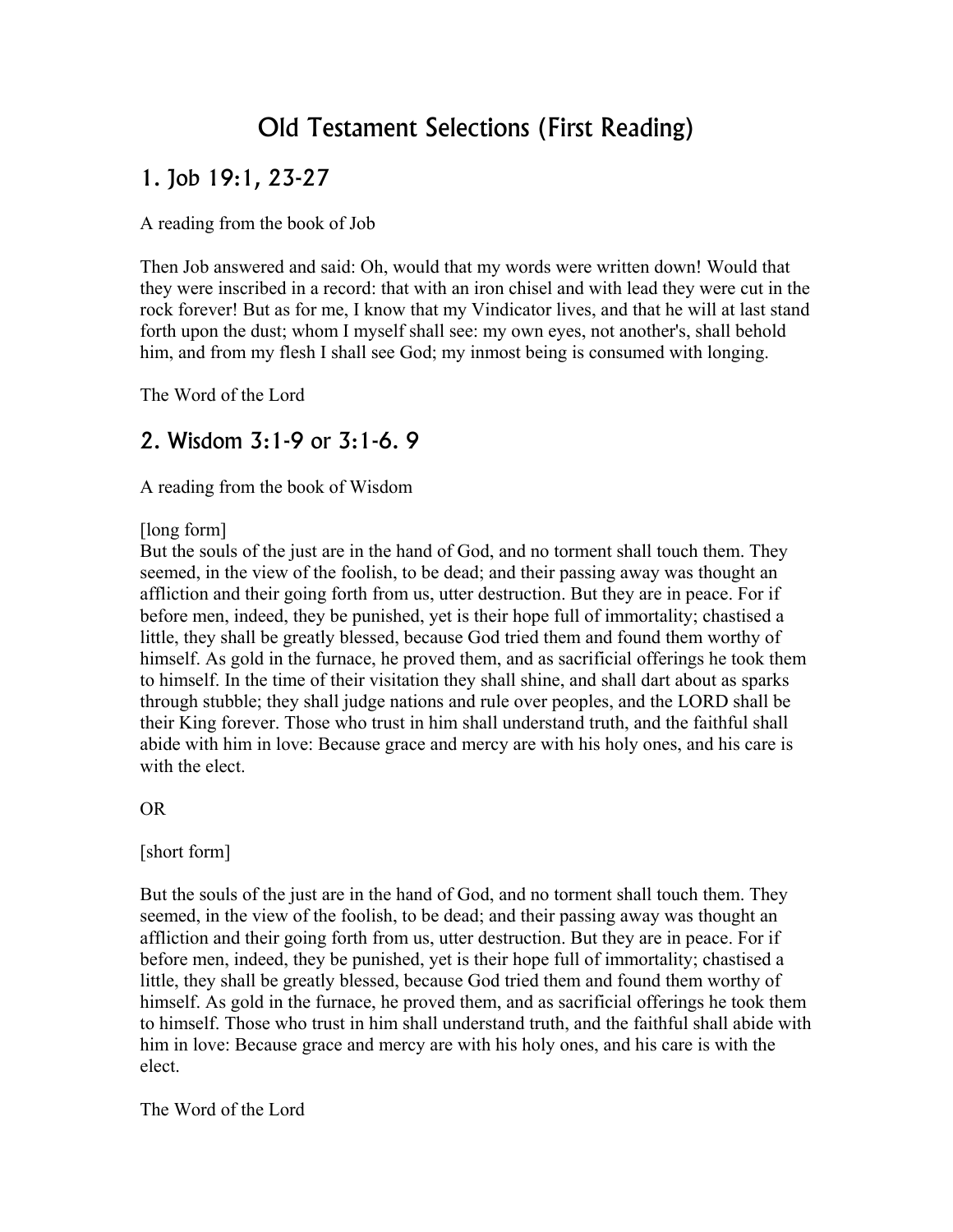## 3. Wisdom 4:7-14

A reading from the book of Wisdom

But the just man, though he die early, shall be at rest. For the age that is honorable comes not with the passing of time, nor can it be measured in terms of years. Rather, understanding is the hoary crown for men, and an unsullied life, the attainment of old age. He who pleased God was loved; he who lived among sinners was transported- snatched away, lest wickedness pervert his mind or deceit beguile his soul; for the witchery of paltry things obscures what is right and the whirl of desire transforms the innocent mind. Having become perfect in a short while, he reached the fullness of a long career; for his soul was pleasing to the LORD, therefore he sped him out of the midst of wickedness. But the people saw and did not understand, nor did they take this into account.

The Word of the Lord

### 4. Isaiah 25: 6. 7-9

A reading from the book of the prophet Isaiah

On this mountain the LORD of hosts will provide for all peoples. On this mountain he will destroy the veil that veils all peoples, the web that is woven over all nations; he will destroy death forever. The Lord GOD will wipe away the tears from all faces; the reproach of his people he will remove from the whole earth; for the LORD has spoken. On that day it will be said: "Behold our God, to whom we looked to save us! This is the LORD for whom we looked; let us rejoice and be glad that he has saved us!"

The Word of the Lord

## 5. Lamentations 3:17-26

My soul is deprived of peace, I have forgotten what happiness is; I tell myself my future is lost, all that I hoped for from the LORD. The thought of my homeless poverty is wormwood and gall; remembering it over and over leaves my soul downcast within me. But I will call this to mind, as my reason to have hope: the favors of the LORD are not exhausted, his mercies are not spent; they are renewed each morning, so great is his faithfulness. My portion is the LORD, says my soul; therefore will I hope in him. Good is the LORD to one who waits for him, to the soul that seeks him; it is good to hope in silence for the saving help of the LORD.

The Word of the Lord

## 6. Daniel 12:1-3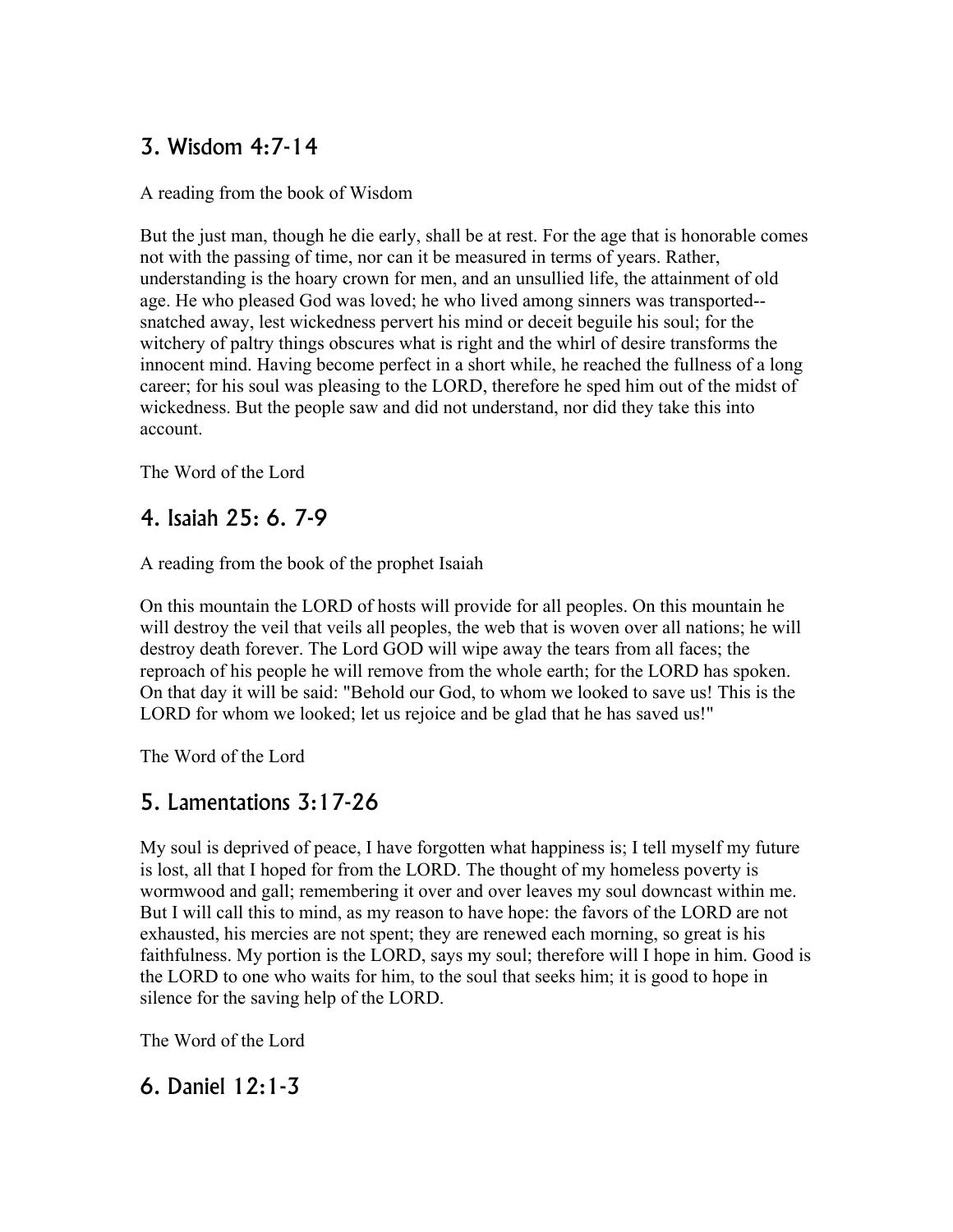A reading from the book of the prophet Daniel

[I, Daniel, mourned and I heard this word of the Lord:] "At that time there shall arise Michael, the great prince, guardian of your people; It shall be a time unsurpassed in distress since nations began until that time. At that time your people shall escape, everyone who is found written in the book. Many of those who sleep in the dust of the earth shall awake; some shall live forever, others shall be an everlasting horror and disgrace. But the wise shall shine brightly like the splendor of the firmament, and those who lead the many to justice shall be like the stars forever.

The Word of the Lord

### 7. 2 Maccabees 12:43-46

A reading form the second book of Maccabees

Judas [the ruler of Israel] then took up a collection among all his soldiers, amounting to two thousand silver drachmas, which he sent to Jerusalem to provide for an expiatory sacrifice. In doing this he acted in a very excellent and noble way, inasmuch as he had the resurrection of the dead in view; for if he were not expecting the fallen to rise again, it would have been useless and foolish to pray for them in death. But if he did this with a view to the splendid reward that awaits those who had gone to rest in godliness, it was a holy and pious thought. Thus he made atonement for the dead that they might be freed from this sin.

The Word of the Lord

# New Testament Readings (Second Reading)

## 1. Acts of the Apostles 10:34-43 or 10:34-36. 42-43

A reading from the Acts of the Apostles

[long form]

Peter proceeded to speak and said, "In truth, I see that God shows no partiality. Rather, in every nation whoever fears him and acts uprightly is acceptable to him. You know the word (that) he sent to the Israelites as he proclaimed peace through Jesus Christ, who is Lord of all, what has happened all over Judea, beginning in Galilee after the baptism that John preached, how God anointed Jesus of Nazareth with the holy Spirit and power. He went about doing good and healing all those oppressed by the devil, for God was with him. We are witnesses of all that he did both in the country of the Jews and (in) Jerusalem. They put him to death by hanging him on a tree. This man God raised (on) the third day and granted that he be visible, not to all the people, but to us, the witnesses chosen by God in advance, who ate and drank with him after he rose from the dead. He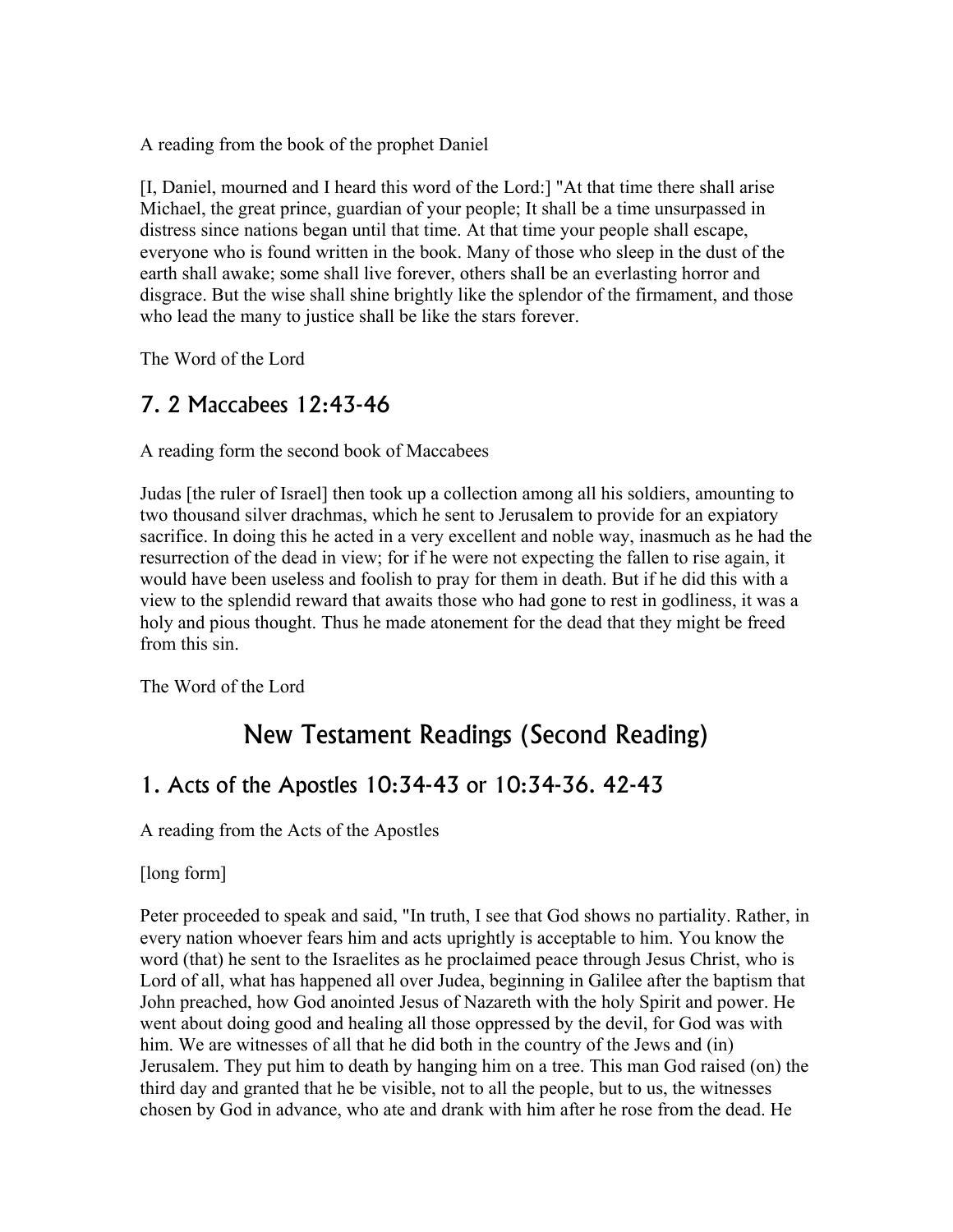commissioned us to preach to the people and testify that he is the one appointed by God as judge of the living and the dead. To him all the prophets bear witness, that everyone who believes in him will receive forgiveness of sins through his name."

#### OR

#### [short form]

Peter proceeded to speak and said, "In truth, I see that God shows no partiality. Rather, in every nation whoever fears him and acts uprightly is acceptable to him. You know the word (that) he sent to the Israelites as he proclaimed peace through Jesus Christ, who is Lord of all, he commissioned us to preach to the people and testify that he is the one appointed by God as judge of the living and the dead. To him all the prophets bear witness, that everyone who believes in him will receive forgiveness of sins through his name."

The Word of the Lord

#### 2. Romans 5:1-11

A reading from the letter of Paul to the Romans

Hope does not disappoint, because the love of God has been poured out into our hearts through the holy Spirit that has been given to us. For Christ, while we were still helpless, yet died at the appointed time for the ungodly. Indeed, only with difficulty does one die for a just person, though perhaps for a good person one might even find courage to die. But God proves his love for us in that while we were still sinners Christ died for us. How much more then, since we are now justified by his blood, will we be saved through him from the wrath. Indeed, if, while we were enemies, we were reconciled to God through the death of his Son, how much more, once reconciled, will we be saved by his life. Not only that, but we also boast of God through our Lord Jesus Christ, through whom we have now received reconciliation.

The Word of the Lord

### 3. Romans 5:17-21

#### A reading from the letter of Paul to the Romans

For if, by the transgression of one person, death came to reign through that one, how much more will those who receive the abundance of grace and of the gift of justification come to reign in life through the one person Jesus Christ. In conclusion, just as through one transgression condemnation came upon all, so through one righteous act acquittal and life came to all. For just as through the disobedience of one person the many were made sinners, so through the obedience of one the many will be made righteous. The law entered in so that transgression might increase but, where sin increased, grace overflowed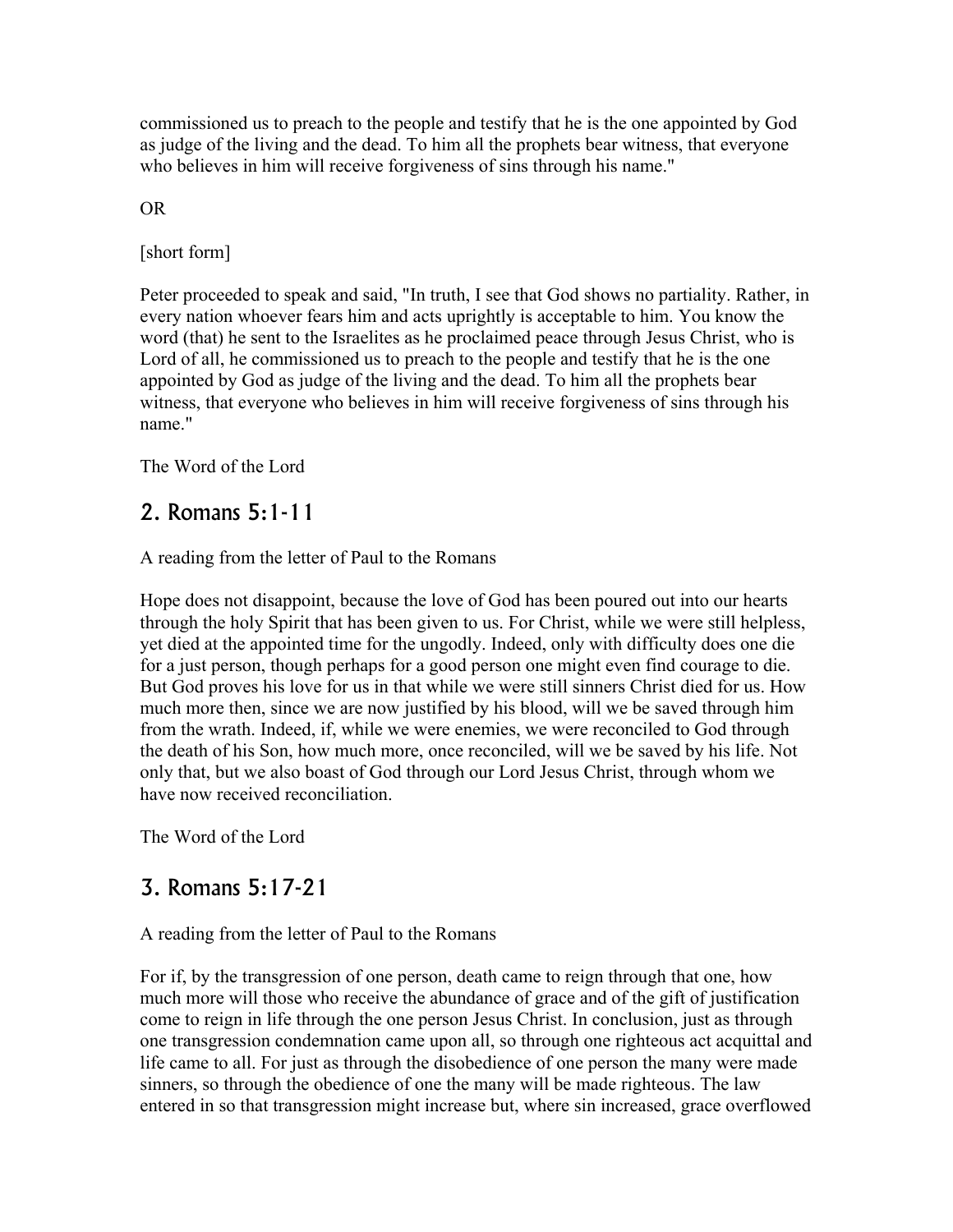all the more, so that, as sin reigned in death, grace also might reign through justification for eternal life through Jesus Christ our Lord.

The Word of the Lord

### 4. Romans 6:3-9 or 6:3-4. 8-9

A reading from the letter of Paul to the Romans

[long form]

Are you unaware that we who were baptized into Christ Jesus were baptized into his death? We were indeed buried with him through baptism into death, so that, just as Christ was raised from the dead by the glory of the Father, we too might live in newness of life. For if we have grown into union with him through a death like his, we shall also be united with him in the resurrection. We know that our old self was crucified with him, so that our sinful body might be done away with, that we might no longer be in slavery to sin. For a dead person has been absolved from sin. If, then, we have died with Christ, we believe that we shall also live with him. We know that Christ, raised from the dead, dies no more; death no longer has power over him.

OR

[short form]

Are you unaware that we who were baptized into Christ Jesus were baptized into his death? We were indeed buried with him through baptism into death, so that, just as Christ was raised from the dead by the glory of the Father, we too might live in newness of life. If, then, we have died with Christ, we believe that we shall also live with him. We know that Christ, raised from the dead, dies no more; death no longer has power over him.

The Word of the Lord

### 5. Romans 8:14-23

#### A reading from the letter of Paul to the Romans

For those who are led by the Spirit of God are children of God. For you did not receive a spirit of slavery to fall back into fear, but you received a spirit of adoption, through which we cry, "Abba, Father!" The Spirit itself bears witness with our spirit that we are children of God, and if children, then heirs, heirs of God and joint heirs with Christ, if only we suffer with him so that we may also be glorified with him. I consider that the sufferings of this present time are as nothing compared with the glory to be revealed for us. For creation awaits with eager expectation the revelation of the children of God; for creation was made subject to futility, not of its own accord but because of the one who subjected it, in hope that creation itself would be set free from slavery to corruption and share in the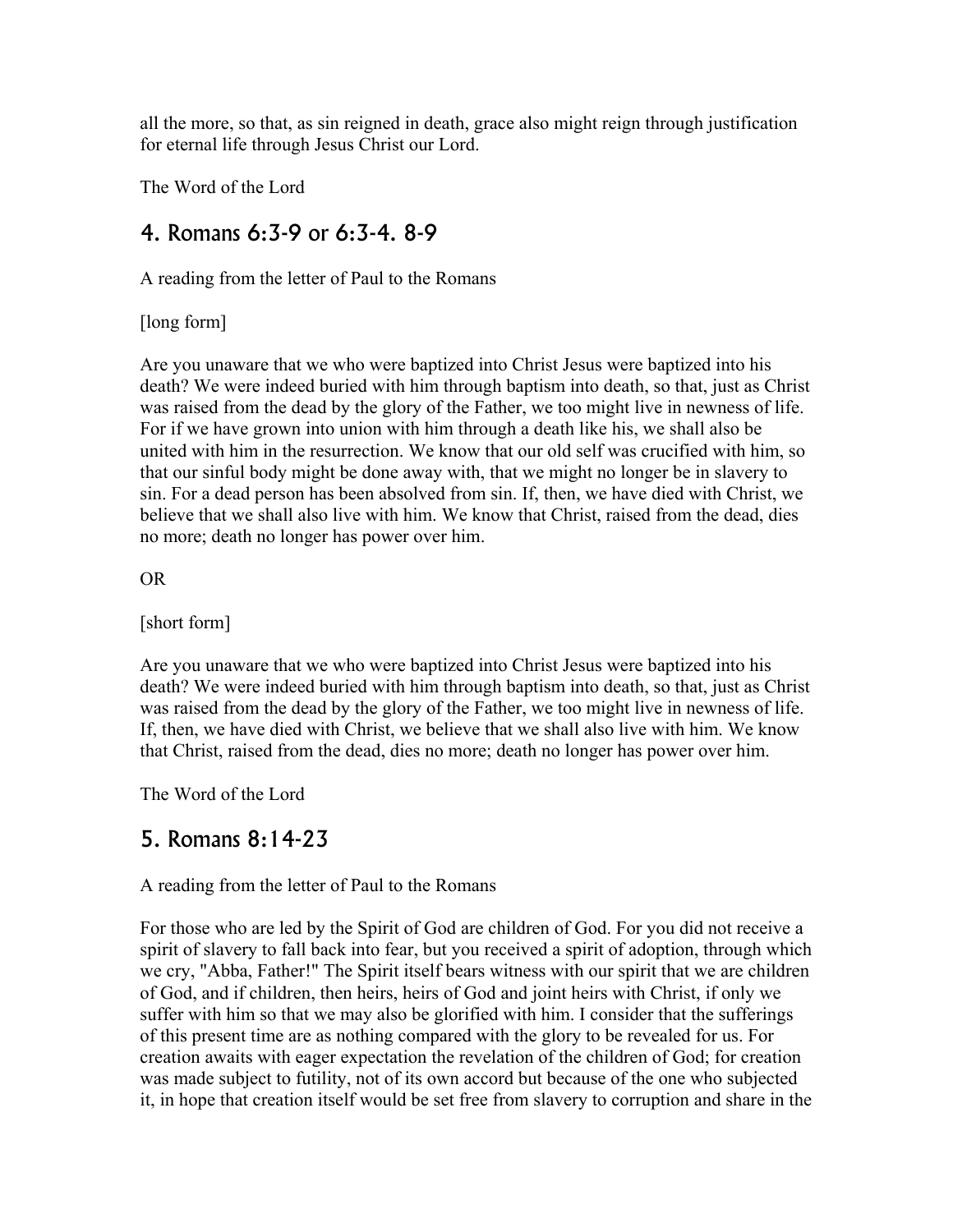glorious freedom of the children of God. We know that all creation is groaning in labor pains even until now; and not only that, but we ourselves, who have the first fruits of the Spirit, we also groan within ourselves as we wait for adoption, the redemption of our bodies.

The Word of the Lord

### 6. Romans 8:31-35. 37-39

A reading from the letter of Paul to the Romans

What then shall we say to this? If God is for us, who can be against us? He who did not spare his own Son but handed him over for us all, how will he not also give us everything else along with him? Who will bring a charge against God's chosen ones? It is God who acquits us. Who will condemn? It is Christ (Jesus) who died, rather, was raised, who also is at the right hand of God, who indeed intercedes for us. What will separate us from the love of Christ? Will anguish, or distress, or persecution, or famine, or nakedness, or peril, or the sword? No, in all these things we conquer overwhelmingly through him who loved us. For I am convinced that neither death, nor life, nor angels, nor principalities, nor present things, nor future things, nor powers, nor height, nor depth, nor any other creature will be able to separate us from the love of God in Christ Jesus our Lord.

The Word of the Lord

### 7. Romans 14:7-9. 10-12

A reading from the letter of Paul to the Romans

None of us lives for oneself, and no one dies for oneself. For if we live, we live for the Lord, and if we die, we die for the Lord; so then, whether we live or die, we are the Lord's. For this is why Christ died and came to life, that he might be Lord of both the dead and the living. For we shall all stand before the judgment seat of God; for it is written: "As I live, says the Lord, every knee shall bend before me, and every tongue shall give praise to God." So (then) each of us shall give an account of himself (to God).

The Word of the Lord

## 8. 1 Corinthians 15:20-24. 25-28

A reading from the first letter of Paul to the Corinthians

But now Christ has been raised from the dead, the first fruits of those who have fallen asleep. For since death came through a human being, the resurrection of the dead came also through a human being. For just as in Adam all die, so too in Christ shall all be brought to life, but each one in proper order: Christ the first fruits; then, at his coming,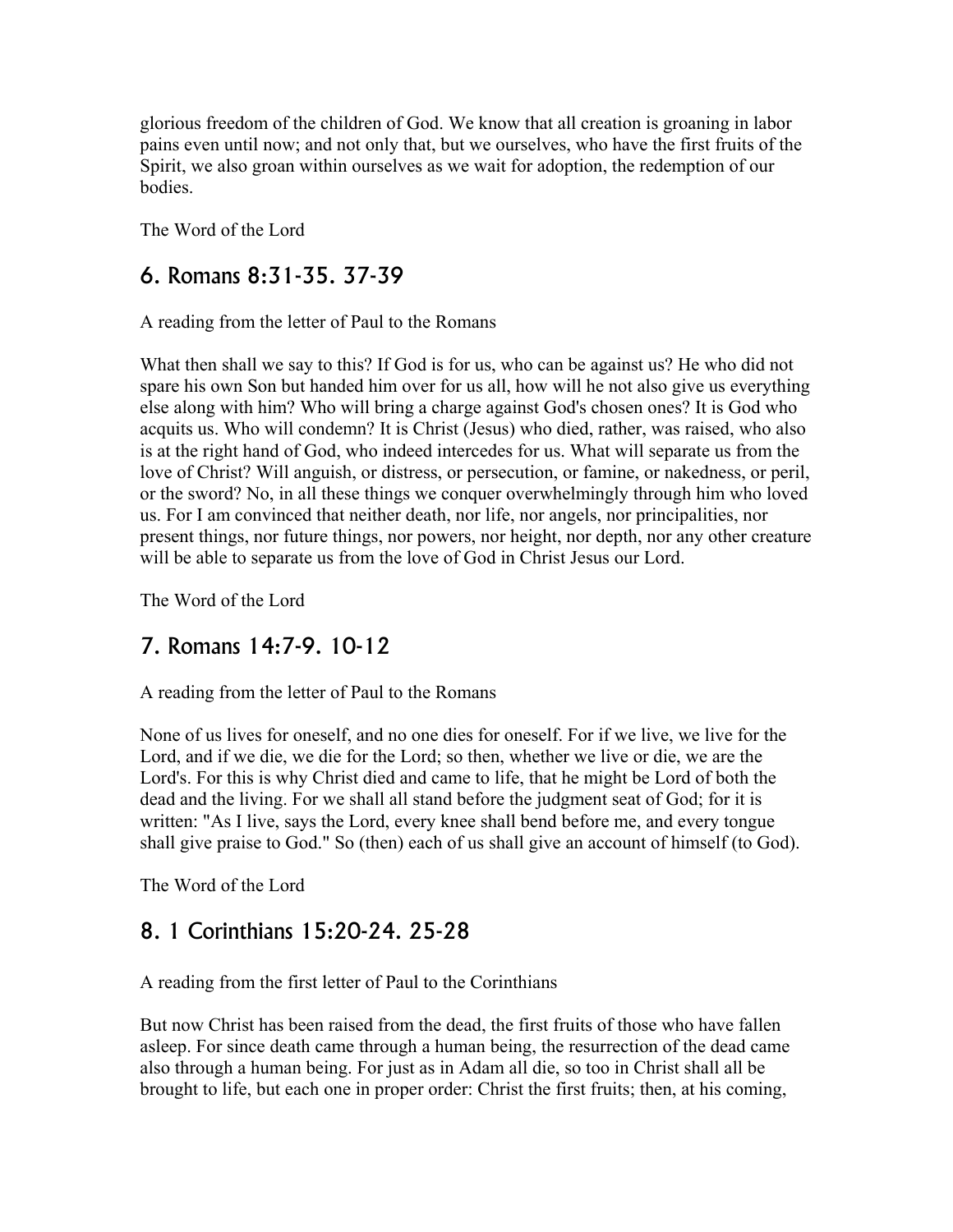those who belong to Christ; then comes the end, when he hands over the kingdom to his God and Father, when he has destroyed every sovereignty and every authority and power. For he must reign until he has put all his enemies under his feet. The last enemy to be destroyed is death, for "he subjected everything under his feet." But when it says that everything has been subjected, it is clear that it excludes the one who subjected everything to him. When everything is subjected to him, then the Son himself will (also) be subjected to the one who subjected everything to him, so that God may be all in all.

The Word of the Lord

## 9. 1 Corinthians 15:51-57

A reading from the first letter of Paul to the Corinthians

Behold, I tell you a mystery. We shall not all fall asleep, but we will all be changed, in an instant, in the blink of an eye, at the last trumpet. For the trumpet will sound, the dead will be raised incorruptible, and we shall be changed. For that which is corruptible must clothe itself with incorruptibility, and that which is mortal must clothe itself with immortality. And when this which is corruptible clothes itself with incorruptibility and this which is mortal clothes itself with immortality, then the word that is written shall come about: "Death is swallowed up in victory. Where, O death, is your victory? Where, O death, is your sting?" The sting of death is sin, and the power of sin is the law. But thanks be to God who gives us the victory through our Lord Jesus Christ.

The Word of the Lord

### 10. 2 Corinthians 5:1. 6-10

A reading from the second letter of Paul to the Corinthians

For we know that if our earthly dwelling, a tent, should be destroyed, we have a building from God, a dwelling not made with hands, eternal in heaven. So we are always courageous, although we know that while we are at home in the body we are away from the Lord, for we walk by faith, not by sight. Yet we are courageous, and we would rather leave the body and go home to the Lord. Therefore, we aspire to please him, whether we are at home or away. For we must all appear before the judgment seat of Christ, so that each one may receive recompense, according to what he did in the body, whether good or evil.

The Word of the Lord

### 11. Philippians 3:20-21

A reading from the letter of Paul to the Philippians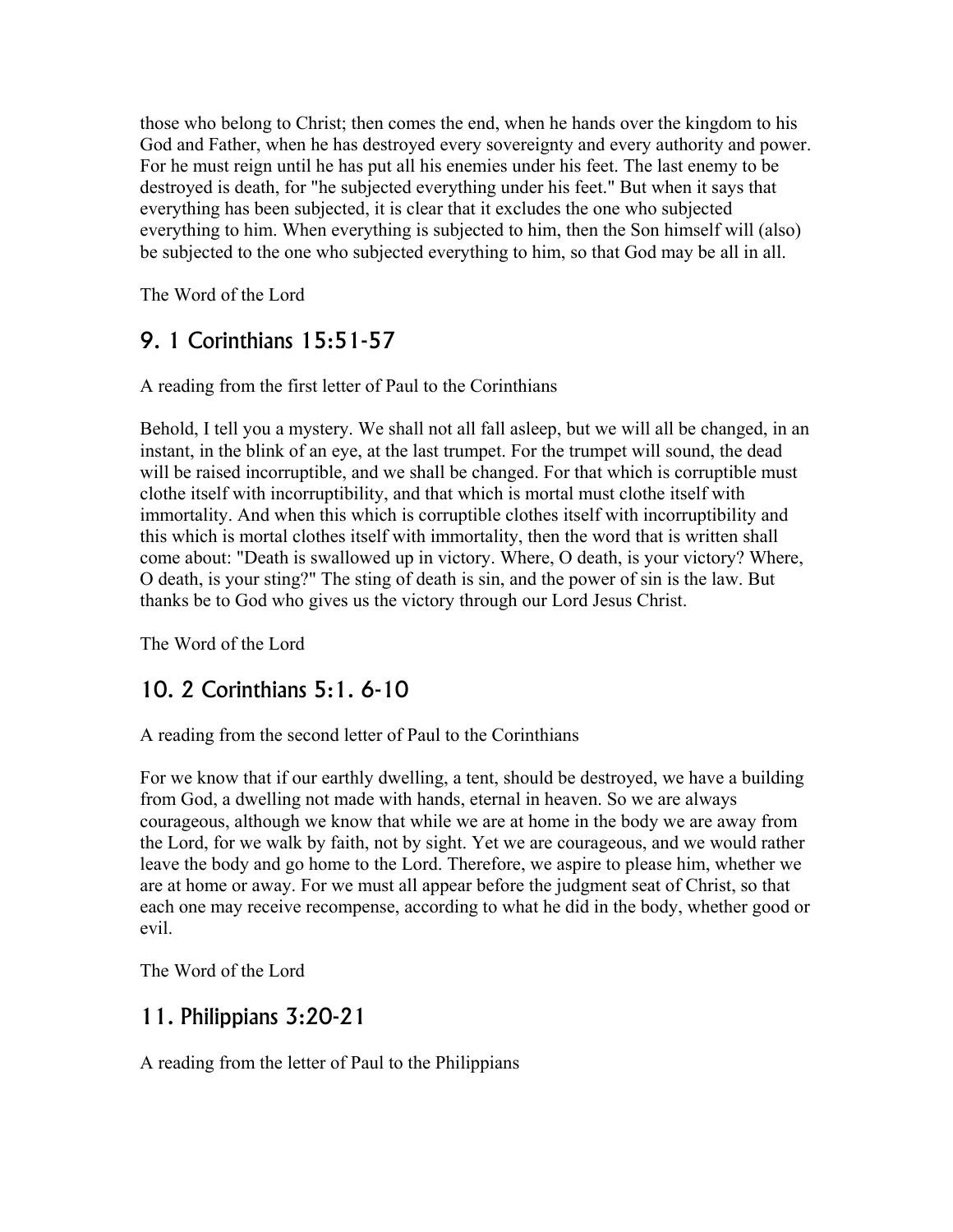But our citizenship is in heaven, and from it we also await a savior, the Lord Jesus Christ. He will change our lowly body to conform with his glorified body by the power that enables him also to bring all things into subjection to himself.

The Word of the Lord

## 12. 1 Thessalonians 4:13-18

We do not want you to be unaware, brothers, about those who have fallen asleep, so that you may not grieve like the rest, who have no hope. For if we believe that Jesus died and rose, so too will God, through Jesus, bring with him those who have fallen asleep. Indeed, we tell you this, on the word of the Lord, that we who are alive, who are left until the coming of the Lord, will surely not precede those who have fallen asleep. For the Lord himself, with a word of command, with the voice of an archangel and with the trumpet of God, will come down from heaven, and the dead in Christ will rise first. Then we who are alive, who are left, will be caught up together with them in the clouds to meet the Lord in the air. Thus we shall always be with the Lord. Therefore, console one another with these words.

The Word of the Lord

### 13. 2 Timothy 2:8-13

A reading from the second letter of Paul to Timothy

Remember Jesus Christ, raised from the dead, a descendant of David: such is my gospel, for which I am suffering, even to the point of chains, like a criminal. But the word of God is not chained. Therefore, I bear with everything for the sake of those who are chosen, so that they too may obtain the salvation that is in Christ Jesus, together with eternal glory.

This saying is trustworthy: If we have died with him we shall also live with him; if we persevere we shall also reign with him. But if we deny him he will deny us. If we are unfaithful he remains faithful, for he cannot deny himself.

The Word of the Lord

## 14. 1 John 3:1-2

A reading from the first letter of John

See what love the Father has bestowed on us that we may be called the children of God. Yet so we are. The reason the world does not know us is that it did not know him. Beloved, we are God's children now; what we shall be has not yet been revealed. We do know that when it is revealed we shall be like him, for we shall see him as he is.

The Word of the Lord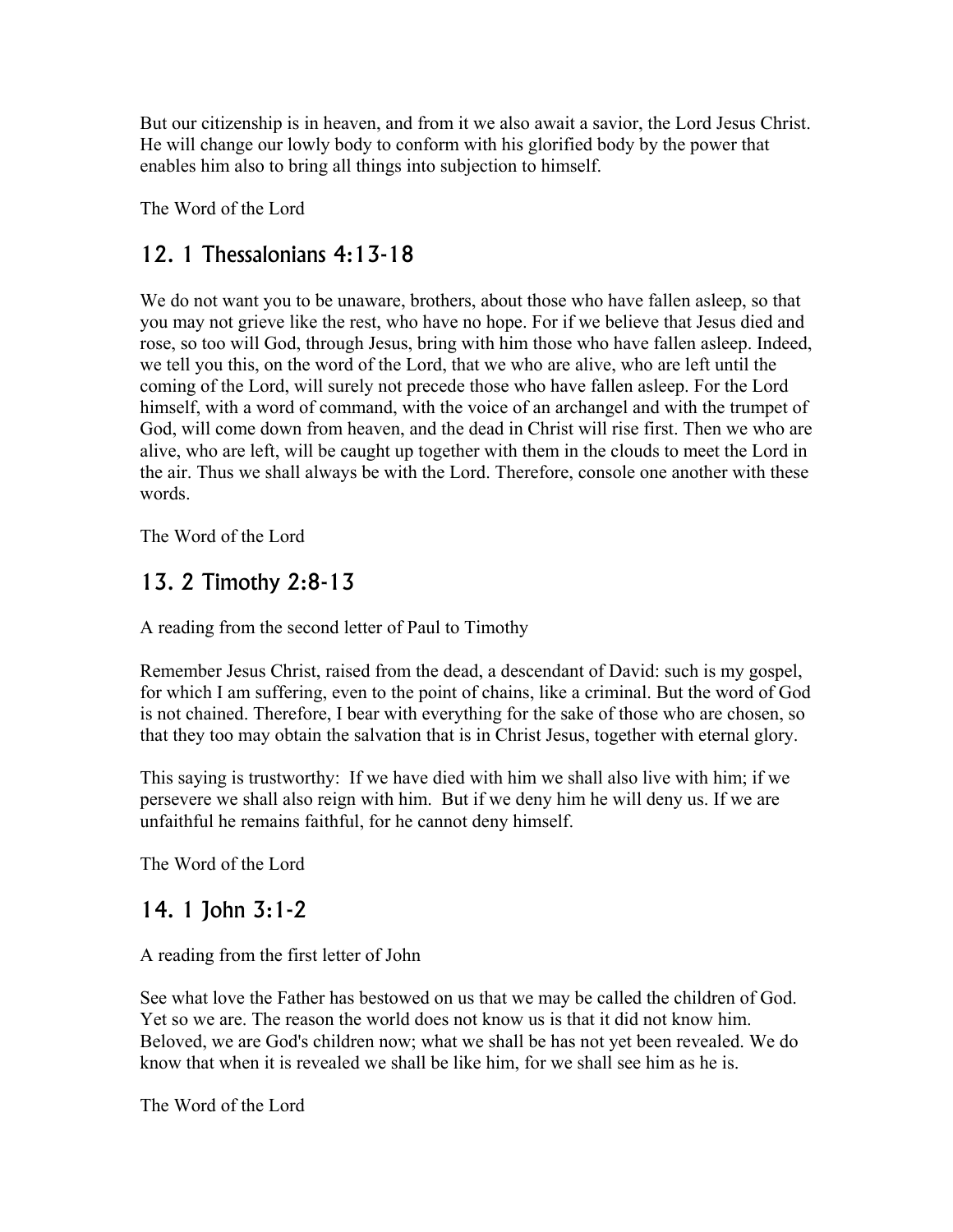## 15. 1 John 3:14-16

A reading from the first letter of John

We know that we have passed from death to life because we love our brothers. Whoever does not love remains in death. Everyone who hates his brother is a murderer, and you know that no murderer has eternal life remaining in him. The way we came to know love was that he laid down his life for us; so we ought to lay down our lives for our brothers.

The Word of the Lord

#### 16. Revelation 14:13

A reading from the book of Revelation

I, John, heard a voice from heaven say, "Write this: Blessed are the dead who die in the Lord from now on." "Yes," said the Spirit, "let them find rest from their labors, for their works accompany them."

The Word of the Lord

#### 17. Revelation 20:11-21:1

A reading from the book of Revelation

I, John, saw a large white throne and the one who was sitting on it. The earth and the sky fled from his presence and there was no place for them. I saw the dead, the great and the lowly, standing before the throne, and scrolls were opened. Then another scroll was opened, the book of life. The dead were judged according to their deeds, by what was written in the scrolls. The sea gave up its dead; then Death and Hades gave up their dead. All the dead were judged according to their deeds. Then Death and Hades were thrown into the pool of fire. (This pool of fire is the second death.) Anyone whose name was not found written in the book of life was thrown into the pool of fire. Then I saw a new heaven and a new earth. The former heaven and the former earth had passed away, and the sea was no more. I also saw the holy city, a new Jerusalem, coming down out of heaven from God, prepared as a bride adorned for her husband.

The Word of the Lord

#### 18. Revelation 21:1-5. 6-7

A reading from the book of Revelation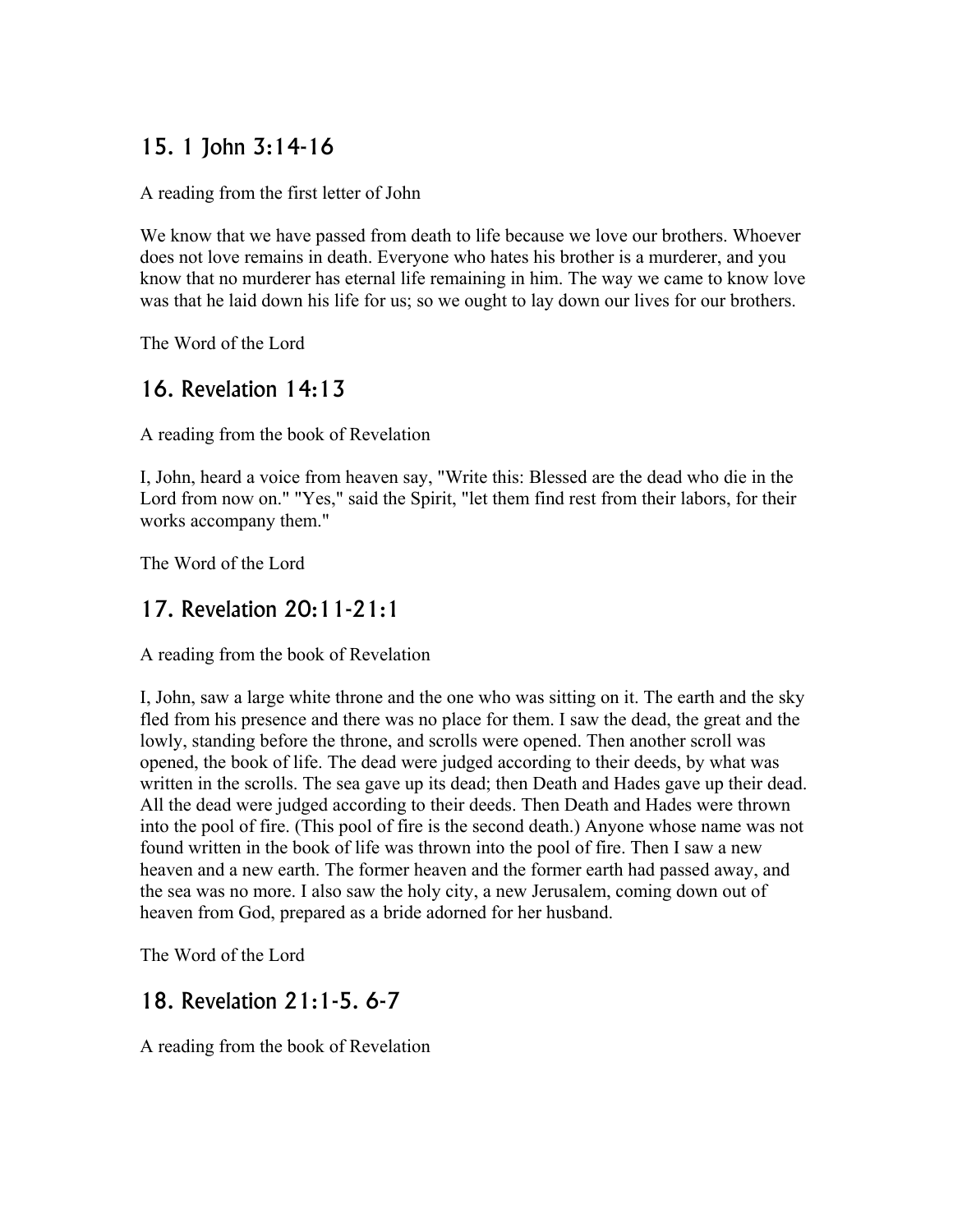I, John, saw a new heaven and a new earth. The former heaven and the former earth had passed away, and the sea was no more. I also saw the holy city, a new Jerusalem, coming down out of heaven from God, prepared as a bride adorned for her husband. I heard a loud voice from the throne saying, "Behold, God's dwelling is with the human race. He will dwell with them and they will be his people and God himself will always be with them (as their God). He will wipe every tear from their eyes, and there shall be no more death or mourning, wailing or pain, (for) the old order has passed away." The one who sat on the throne said, "Behold, I make all things new. I am the Alpha and the Omega, the beginning and the end. To the thirsty I will give a gift from the spring of life-giving water. The victor will inherit these gifts, and I shall be his God, and he will be my son."

The Word of the Lord

# Gospel Reading Selections

### 1. Matthew 5:1-12

When Jesus saw the crowds, he went up the mountain, and after he had sat down, his disciples came to him. He began to teach them, saying: "Blessed are the poor in spirit, for theirs is the kingdom of heaven. Blessed are they who mourn, for they will be comforted. Blessed are the meek, for they will inherit the land. Blessed are they who hunger and thirst for righteousness, for they will be satisfied. Blessed are the merciful, for they will be shown mercy. Blessed are the clean of heart, for they will see God. Blessed are the peacemakers, for they will be called children of God. Blessed are they who are persecuted for the sake of righteousness, for theirs is the kingdom of heaven. Blessed are you when they insult you and persecute you and utter every kind of evil against you (falsely) because of me. Rejoice and be glad, for your reward will be great in heaven. Thus they persecuted the prophets who were before you.

The gospel of the Lord.

## 2. Matthew 11:25-30

At that time Jesus said in reply, "I give praise to you, Father, Lord of heaven and earth, for although you have hidden these things from the wise and the learned you have revealed them to the childlike. Yes, Father, such has been your gracious will. All things have been handed over to me by my Father. No one knows the Son except the Father, and no one knows the Father except the Son and anyone to whom the Son wishes to reveal him. "Come to me, all you who labor and are burdened, and I will give you rest. Take my yoke upon you and learn from me, for I am meek and humble of heart; and you will find rest for your selves. For my yoke is easy, and my burden light."

The gospel of the Lord.

### 3. Matthew 25:1-13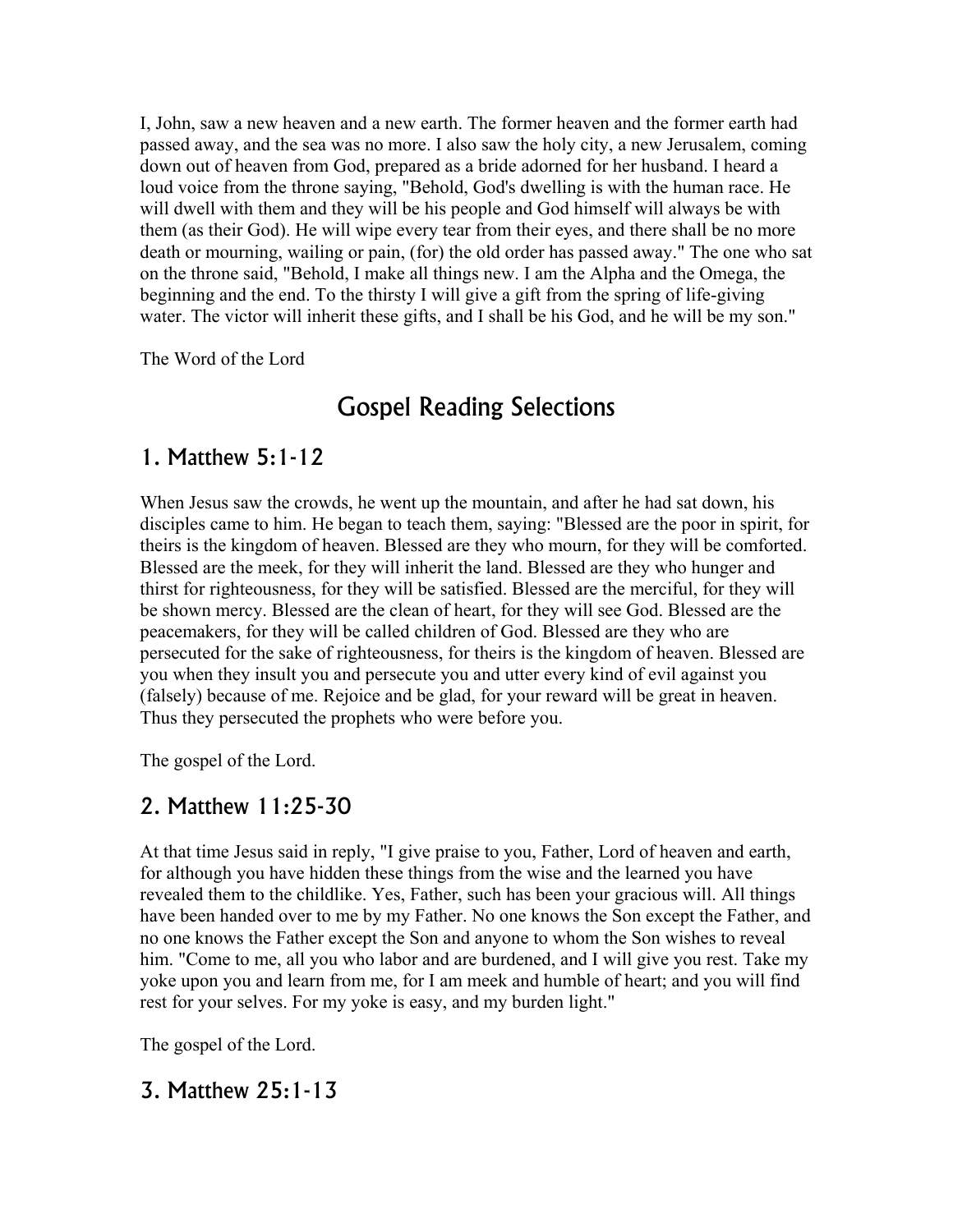Jesus told his disciples this parable: "Then the kingdom of heaven will be like ten virgins who took their lamps and went out to meet the bridegroom. Five of them were foolish and five were wise. The foolish ones, when taking their lamps, brought no oil with them, but the wise brought flasks of oil with their lamps. Since the bridegroom was long delayed, they all became drowsy and fell asleep. At midnight, there was a cry, 'Behold, the bridegroom! Come out to meet him!' Then all those virgins got up and trimmed their lamps. The foolish ones said to the wise, 'Give us some of your oil, for our lamps are going out.' But the wise ones replied, 'No, for there may not be enough for us and you. Go instead to the merchants and buy some for yourselves.' While they went off to buy it, the bridegroom came and those who were ready went into the wedding feast with him. Then the door was locked. Afterwards the other virgins came and said, 'Lord, Lord, open the door for us!' But he said in reply, 'Amen, I say to you, I do not know you.' Therefore, stay awake, for you know neither the day nor the hour.

The gospel of the Lord.

#### 4. Matthew 25:31-46

Jesus said to his disciples: "When the Son of Man comes in his glory, and all the angels with him, he will sit upon his glorious throne, and all the nations will be assembled before him. And he will separate them one from another, as a shepherd separates the sheep from the goats. He will place the sheep on his right and the goats on his left. Then the king will say to those on his right, 'Come, you who are blessed by my Father. Inherit the kingdom prepared for you from the foundation of the world. For I was hungry and you gave me food, I was thirsty and you gave me drink, a stranger and you welcomed me, naked and you clothed me, ill and you cared for me, in prison and you visited me.' Then the righteous will answer him and say, 'Lord, when did we see you hungry and feed you, or thirsty and give you drink? When did we see you a stranger and welcome you, or naked and clothe you? When did we see you ill or in prison, and visit you?' And the king will say to them in reply, 'Amen, I say to you, whatever you did for one of these least brothers of mine, you did for me.' Then he will say to those on his left, 'Depart from me, you accursed, into the eternal fire prepared for the devil and his angels. For I was hungry and you gave me no food, I was thirsty and you gave me no drink, a stranger and you gave me no welcome, naked and you gave me no clothing, ill and in prison, and you did not care for me.' Then they will answer and say, 'Lord, when did we see you hungry or thirsty or a stranger or naked or ill or in prison, and not minister to your needs?' He will answer them, 'Amen, I say to you, what you did not do for one of these least ones, you did not do for me.' And these will go off to eternal punishment, but the righteous to eternal life."

The gospel of the Lord.

## 5. Mark 15:33-39; 16:1-6 or 15:33-39

(Long Form)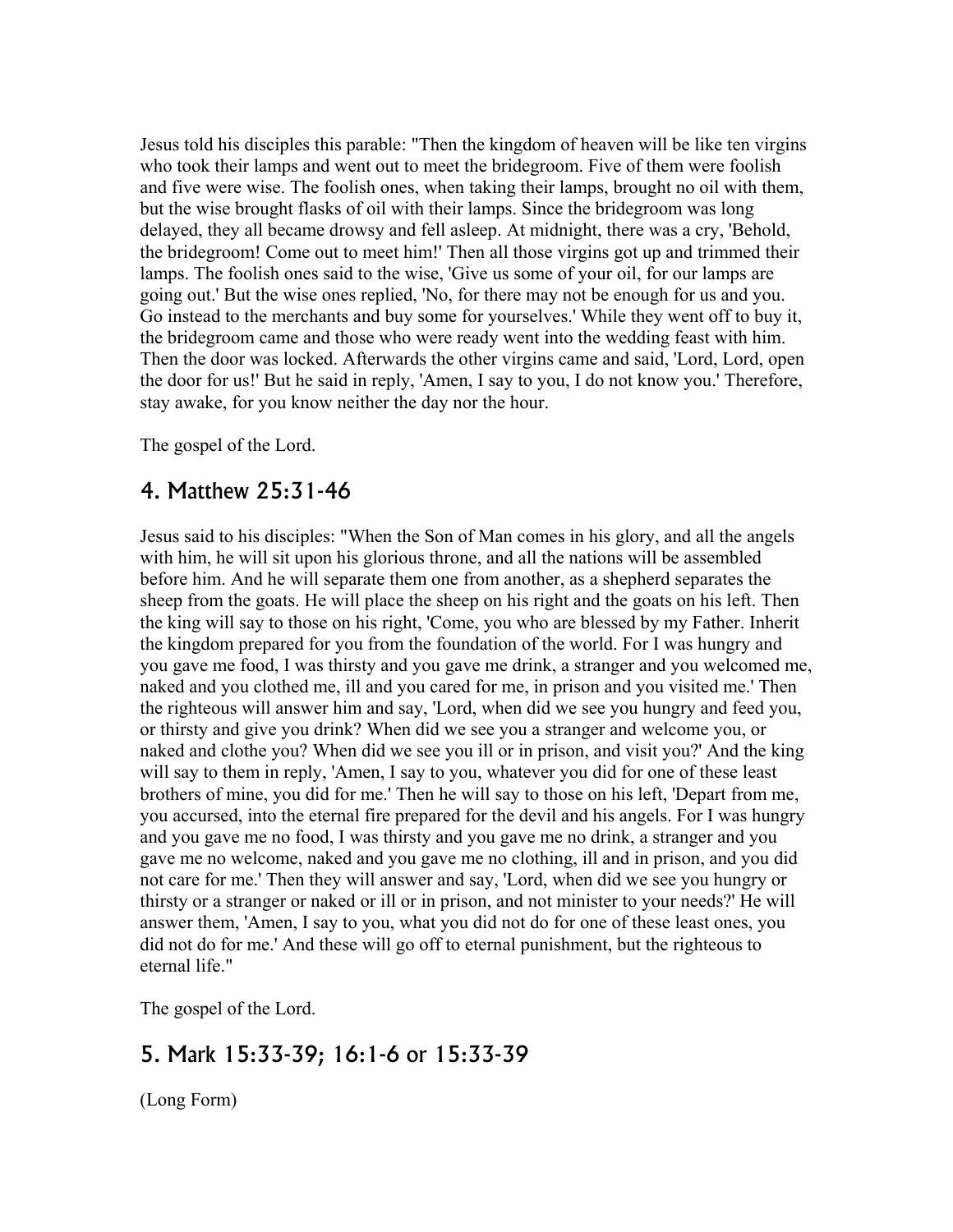At noon darkness came over the whole land until three in the afternoon. And at three o'clock Jesus cried out in a loud voice, "Eloi, Eloi, lema sabachthani?" which is translated, "My God, my God, why have you forsaken me?" Some of the bystanders who heard it said, "Look, he is calling Elijah." One of them ran, soaked a sponge with wine, put it on a reed, and gave it to him to drink, saying, "Wait, let us see if Elijah comes to take him down."

Jesus gave a loud cry and breathed his last. The veil of the sanctuary was torn in two from top to bottom. When the centurion who stood facing him saw how he breathed his last he said, "Truly this man was the Son of God!"

When the sabbath was over, Mary Magdalene, Mary, the mother of James, and Salome bought spices so that they might go and anoint him. Very early when the sun had risen, on the first day of the week, they came to the tomb. They were saying to one another, "Who will roll back the stone for us from the entrance to the tomb?" When they looked up, they saw that the stone had been rolled back; it was very large. On entering the tomb they saw a young man sitting on the right side, clothed in a white robe, and they were utterly amazed. He said to them, "Do not be amazed! You seek Jesus of Nazareth, the crucified. He has been raised; he is not here. Behold the place where they laid him.

The gospel of the Lord.

OR

(Short Form)

At noon darkness came over the whole land until three in the afternoon. And at three o'clock Jesus cried out in a loud voice, "Eloi, Eloi, lema sabachthani?" which is translated, "My God, my God, why have you forsaken me?" Some of the bystanders who heard it said, "Look, he is calling Elijah." One of them ran, soaked a sponge with wine, put it on a reed, and gave it to him to drink, saying, "Wait, let us see if Elijah comes to take him down." Jesus gave a loud cry and breathed his last. The veil of the sanctuary was torn in two from top to bottom. When the centurion who stood facing him saw how he breathed his last he said, "Truly this man was the Son of God!"

The gospel of the Lord.

#### 6. Luke 7:11-17

Jesus journeyed to a city called Nain, and his disciples and a large crowd accompanied him. As he drew near to the gate of the city, a man who had died was being carried out, the only son of his mother, and she was a widow. A large crowd from the city was with her. When the Lord saw her, he was moved with pity for her and said to her, "Do not weep." He stepped forward and touched the coffin; at this the bearers halted, and he said, "Young man, I tell you, arise!" The dead man sat up and began to speak, and Jesus gave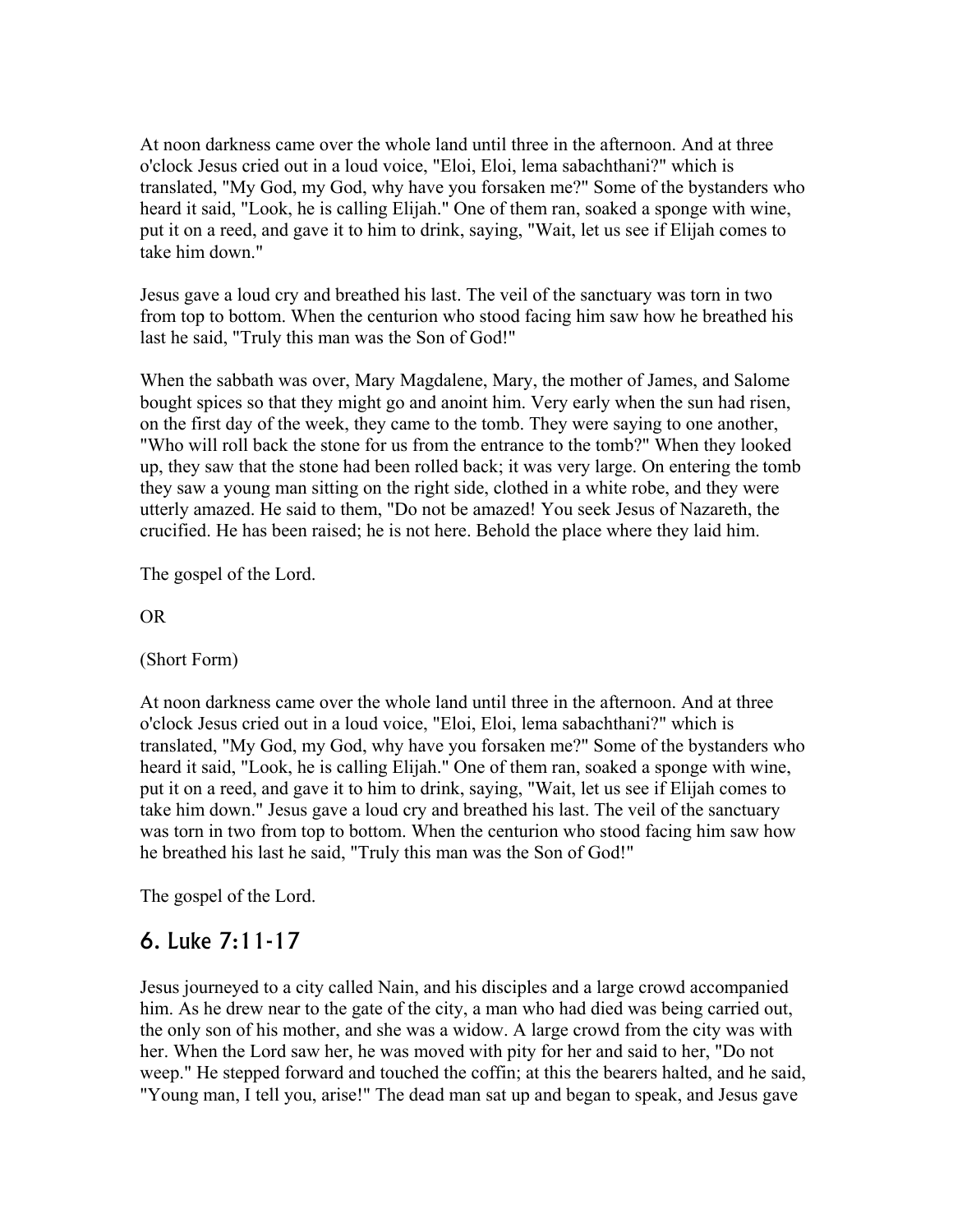him to his mother. Fear seized them all, and they glorified God, exclaiming, "A great prophet has arisen in our midst," and "God has visited his people." This report about him spread through the whole of Judea and in all the surrounding region.

The gospel of the Lord.

### 7. Luke 12:35-40

Jesus told his disciples: "Gird your loins and light your lamps and be like servants who await their master's return from a wedding, ready to open immediately when he comes and knocks. Blessed are those servants whom the master finds vigilant on his arrival. Amen, I say to you, he will gird himself, have them recline at table, and proceed to wait on them. And should he come in the second or third watch and find them prepared in this way, blessed are those servants. Be sure of this: if the master of the house had known the hour when the thief was coming, he would not have let his house be broken into. You also must be prepared, for at an hour you do not expect, the Son of Man will come."

The gospel of the Lord.

### 8. Luke 23:33, 39-43

When they came to the place called the Skull, they crucified him and the criminals there, one on his right, the other on his left. Now one of the criminals hanging there reviled Jesus, saying, "Are you not the Messiah? Save yourself and us." The other, however, rebuking him, said in reply, "Have you no fear of God, for you are subject to the same condemnation? And indeed, we have been condemned justly, for the sentence we received corresponds to our crimes, but this man has done nothing criminal." Then he said, "Jesus, remember me when you come into your kingdom." He replied to him, "Amen, I say to you, today you will be with me in Paradise."

The gospel of the Lord.

## 9. Luke 23:44-49; 24:1-6 or 23:44-49

#### (Long Form)

It was now about noon and darkness came over the whole land until three in the afternoon because of an eclipse of the sun. Then the veil of the temple was torn down the middle. Jesus cried out in a loud voice, "Father, into your hands I commend my spirit"; and when he had said this he breathed his last. The centurion who witnessed what had happened glorified God and said, "This man was innocent beyond doubt." When all the people who had gathered for this spectacle saw what had happened, they returned home beating their breasts; but all his acquaintances stood at a distance, including the women who had followed him from Galilee and saw these events.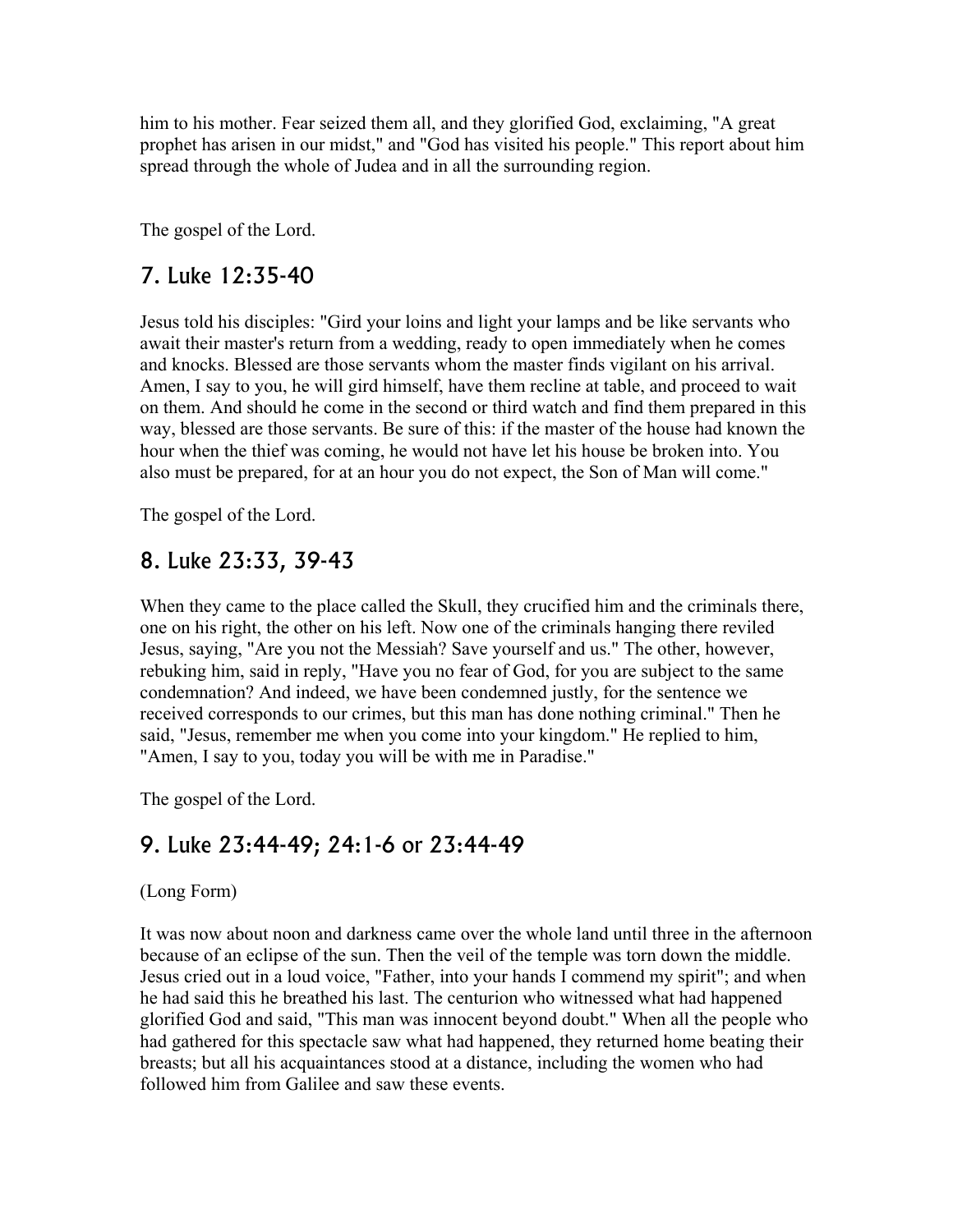But at daybreak on the first day of the week they took the spices they had prepared and went to the tomb. They found the stone rolled away from the tomb; but when they entered, they did not find the body of the Lord Jesus. While they were puzzling over this, behold, two men in dazzling garments appeared to them. They were terrified and bowed their faces to the ground. They said to them, "Why do you seek the living one among the dead? He is not here, but he has been raised."

The gospel of the Lord.

OR

(Short Form)

It was now about noon and darkness came over the whole land until three in the afternoon because of an eclipse of the sun. Then the veil of the temple was torn down the middle. Jesus cried out in a loud voice, "Father, into your hands I commend my spirit"; and when he had said this he breathed his last. The centurion who witnessed what had happened glorified God and said, "This man was innocent beyond doubt." When all the people who had gathered for this spectacle saw what had happened, they returned home beating their breasts; but all his acquaintances stood at a distance, including the women who had followed him from Galilee and saw these events.

The gospel of the Lord.

### 10. Luke 24:13-35 or 24:13-16, 28-35

#### (Long Form)

Now that very day two of them were going to a village seven miles from Jerusalem called Emmaus, and they were conversing about all the things that had occurred. And it happened that while they were conversing and debating, Jesus himself drew near and walked with them, but their eyes were prevented from recognizing him. He asked them, "What are you discussing as you walk along?" They stopped, looking downcast. One of them, named Cleopas, said to him in reply, "Are you the only visitor to Jerusalem who does not know of the things that have taken place there in these days?" And he replied to them, "What sort of things?" They said to him, "The things that happened to Jesus the Nazarene, who was a prophet mighty in deed and word before God and all the people, how our chief priests and rulers both handed him over to a sentence of death and crucified him. But we were hoping that he would be the one to redeem Israel; and besides all this, it is now the third day since this took place. Some women from our group, however, have astounded us: they were at the tomb early in the morning and did not find his body; they came back and reported that they had indeed seen a vision of angels who announced that he was alive. Then some of those with us went to the tomb and found things just as the women had described, but him they did not see."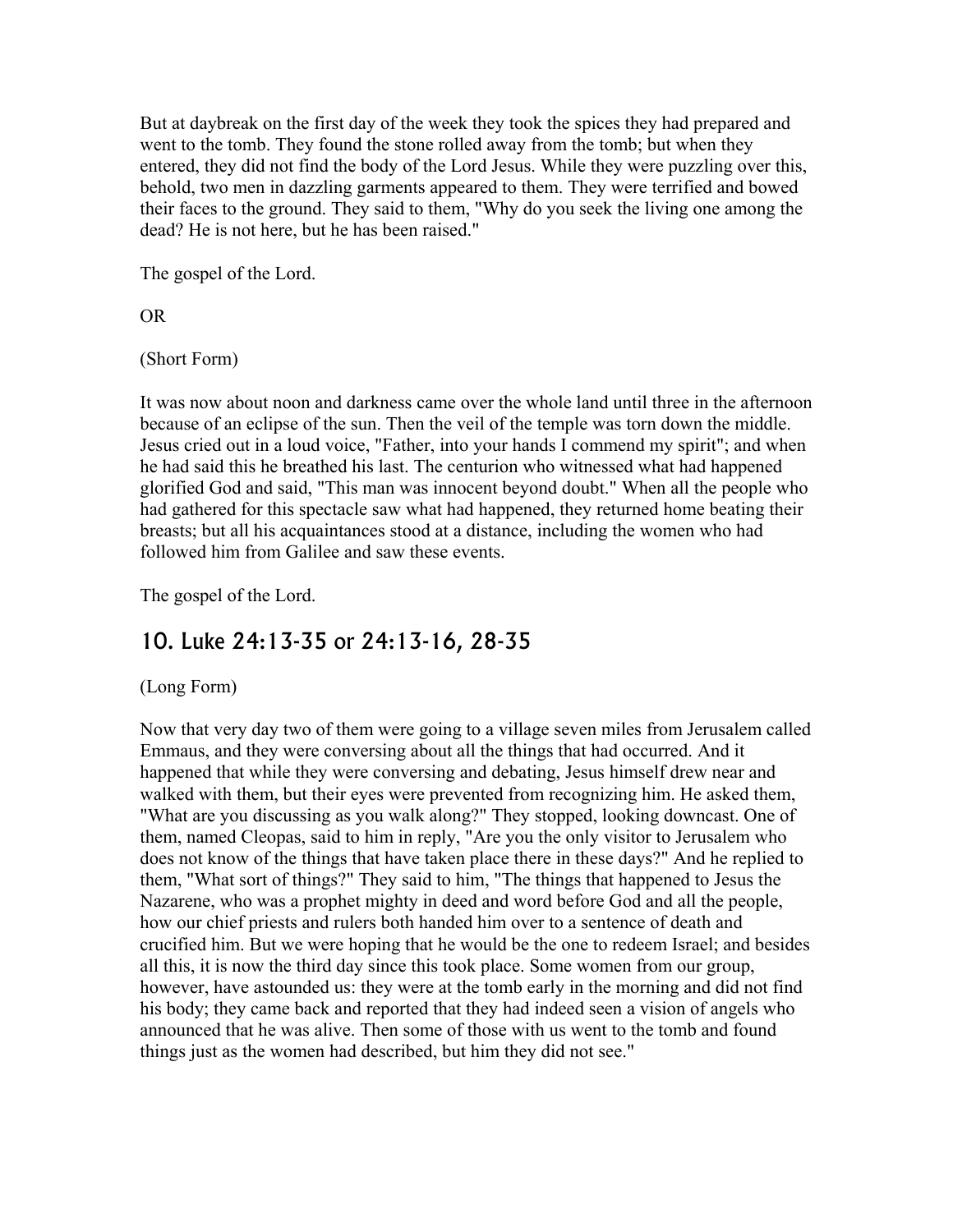And he said to them, "Oh, how foolish you are! How slow of heart to believe all that the prophets spoke! Was it not necessary that the Messiah should suffer these things and enter into his glory?" Then beginning with Moses and all the prophets, he interpreted to them what referred to him in all the scriptures. As they approached the village to which they were going, he gave the impression that he was going on farther. But they urged him, "Stay with us, for it is nearly evening and the day is almost over." So he went in to stay with them.

And it happened that, while he was with them at table, he took bread, said the blessing, broke it, and gave it to them. With that their eyes were opened and they recognized him, but he vanished from their sight. Then they said to each other, "Were not our hearts burning (within us) while he spoke to us on the way and opened the scriptures to us?" So they set out at once and returned to Jerusalem where they found gathered together the eleven and those with them who were saying, "The Lord has truly been raised and has appeared to Simon!" Then the two recounted what had taken place on the way and how he was made known to them in the breaking of the bread.

The gospel of the Lord.

OR

(Short Form)

Now that very day two of them were going to a village seven miles from Jerusalem called Emmaus, and they were conversing about all the things that had occurred. And it happened that while they were conversing and debating, Jesus himself drew near and walked with them, but their eyes were prevented from recognizing him.

As they approached the village to which they were going, he gave the impression that he was going on farther. But they urged him, "Stay with us, for it is nearly evening and the day is almost over." So he went in to stay with them.

And it happened that, while he was with them at table, he took bread, said the blessing, broke it, and gave it to them. With that their eyes were opened and they recognized him, but he vanished from their sight. Then they said to each other, "Were not our hearts burning (within us) while he spoke to us on the way and opened the scriptures to us?" So they set out at once and returned to Jerusalem where they found gathered together the eleven and those with them who were saying, "The Lord has truly been raised and has appeared to Simon!" Then the two recounted what had taken place on the way and how he was made known to them in the breaking of the bread.

The gospel of the Lord.

#### 11. John 6:37-40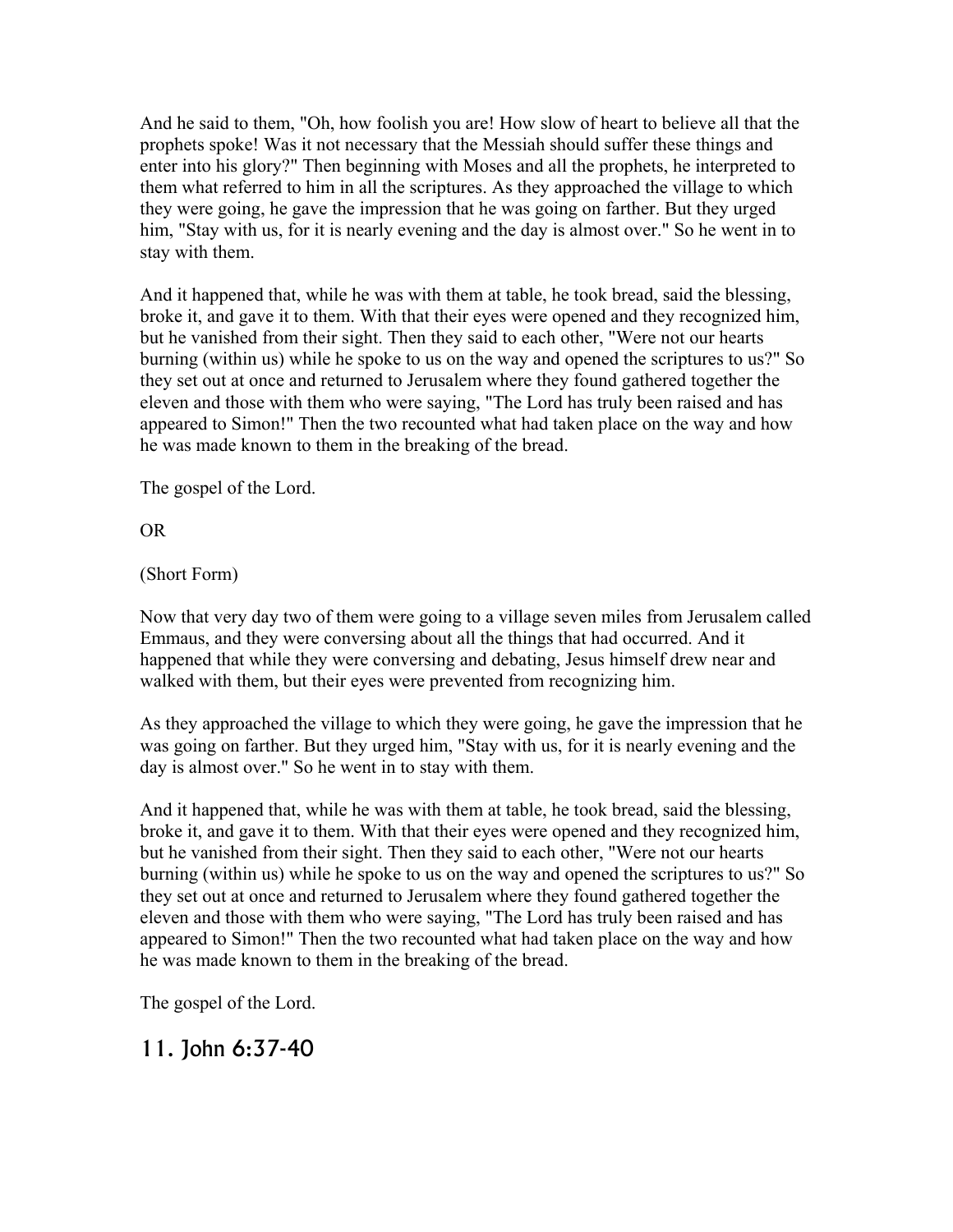Jesus said to the crowd: "Everything that the Father gives me will come to me, and I will not reject anyone who comes to me, because I came down from heaven not to do my own will but the will of the one who sent me. And this is the will of the one who sent me, that I should not lose anything of what he gave me, but that I should raise it (on) the last day. For this is the will of my Father, that everyone who sees the Son and believes in him may have eternal life, and I shall raise him (on) the last day."

The gospel of the Lord.

## 12. John 6:51-58

Jesus told the crowd: "I am the living bread that came down from heaven; whoever eats this bread will live forever; and the bread that I will give is my flesh for the life of the world." The Jews quarreled among themselves, saying, "How can this man give us (his) flesh to eat?" Jesus said to them, "Amen, amen, I say to you, unless you eat the flesh of the Son of Man and drink his blood, you do not have life within you. Whoever eats my flesh and drinks my blood has eternal life, and I will raise him on the last day. For my flesh is true food, and my blood is true drink. Whoever eats my flesh and drinks my blood remains in me and I in him. Just as the living Father sent me and I have life because of the Father, so also the one who feeds on me will have life because of me. This is the bread that came down from heaven. Unlike your ancestors who ate and still died, whoever eats this bread will live forever."

The gospel of the Lord.

### 13. John 11:17-27 or 11:21-27

#### (Long Form)

When Jesus arrived, he found that Lazarus had already been in the tomb for four days. Now Bethany was near Jerusalem, only about two miles away. And many of the Jews had come to Martha and Mary to comfort them about their brother. When Martha heard that Jesus was coming, she went to meet him; but Mary sat at home. Martha said to Jesus, "Lord, if you had been here, my brother would not have died. (But) even now I know that whatever you ask of God, God will give you." Jesus said to her, "Your brother will rise." Martha said to him, "I know he will rise, in the resurrection on the last day." Jesus told her, "I am the resurrection and the life; whoever believes in me, even if he dies, will live, and everyone who lives and believes in me will never die. Do you believe this? "She said to him, "Yes, Lord. I have come to believe that you are the Messiah, the Son of God, the one who is coming into the world."

The gospel of the Lord.

OR

(Short Form)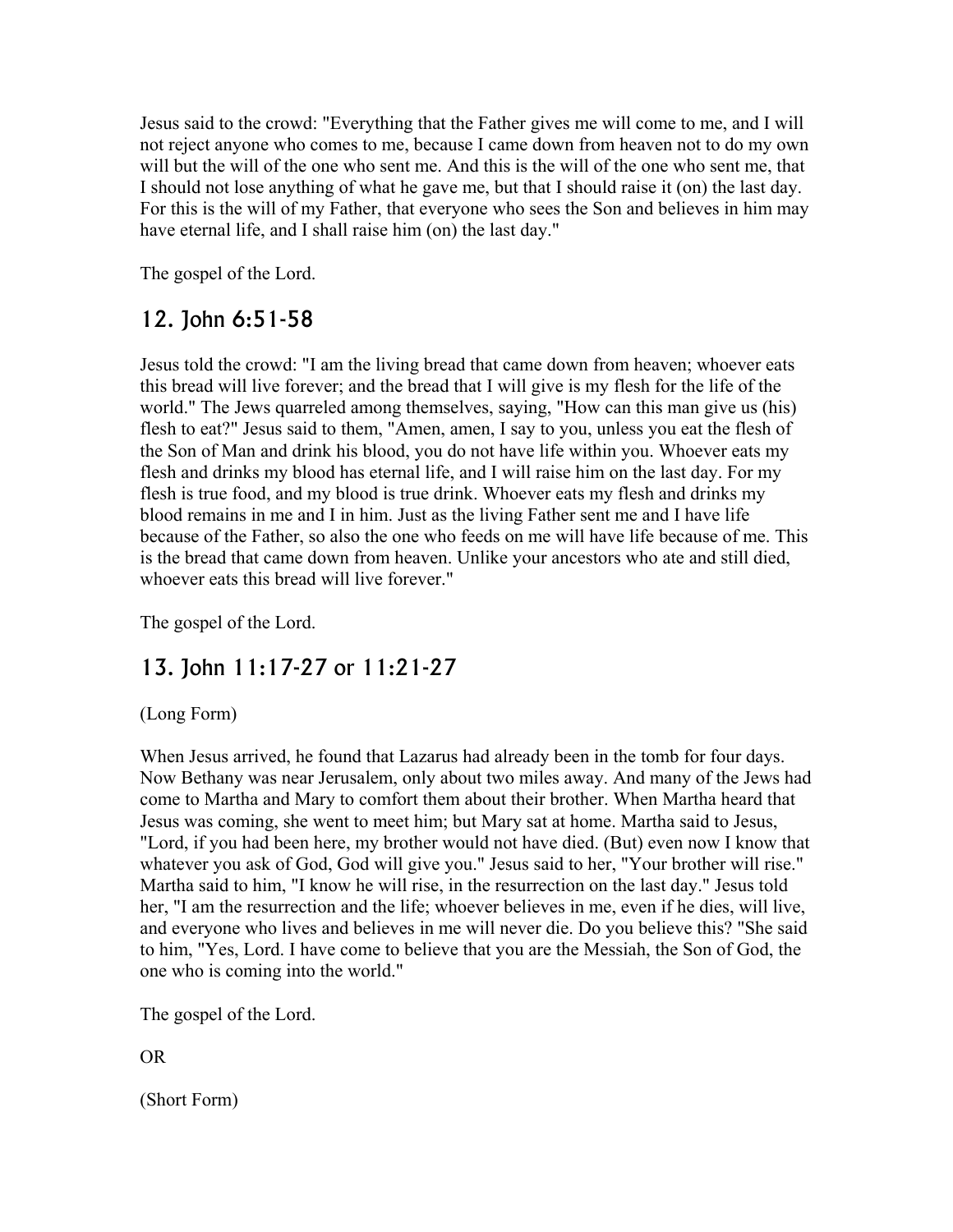Martha said to Jesus, "Lord, if you had been here, my brother would not have died. (But) even now I know that whatever you ask of God, God will give you." Jesus said to her, "Your brother will rise." Martha said to him, "I know he will rise, in the resurrection on the last day." Jesus told her, "I am the resurrection and the life; whoever believes in me, even if he dies, will live, and everyone who lives and believes in me will never die. Do you believe this?" She said to him, "Yes, Lord. I have come to believe that you are the Messiah, the Son of God, the one who is coming into the world."

The gospel of the Lord.

### 14. John 11:32-45

When Mary came to where Jesus was and saw him, she fell at his feet and said to him, "Lord, if you had been here, my brother would not have died." When Jesus saw her weeping and the Jews who had come with her weeping, he became perturbed and deeply troubled, and said, "Where have you laid him?" They said to him, "Sir, come and see." And Jesus wept. So the Jews said, "See how he loved him." But some of them said, "Could not the one who opened the eyes of the blind man have done something so that this man would not have died?" So Jesus, perturbed again, came to the tomb. It was a cave, and a stone lay across it. Jesus said, "Take away the stone." Martha, the dead man's sister, said to him, "Lord, by now there will be a stench; he has been dead for four days." Jesus said to her, "Did I not tell you that if you believe you will see the glory of God?" So they took away the stone. And Jesus raised his eyes and said, "Father, I thank you for hearing me. I know that you always hear me; but because of the crowd here I have said this, that they may believe that you sent me." And when he had said this, he cried out in a loud voice, "Lazarus, come out!" The dead man came out, tied hand and foot with burial bands, and his face was wrapped in a cloth. So Jesus said to them, "Untie him and let him go." Now many of the Jews who had come to Mary and seen what he had done began to believe in him.

The gospel of the Lord.

#### 15. John 12:23-28 or 12:23-26

#### (Long Form)

Jesus told his disciples: "The hour has come for the Son of Man to be glorified. Amen, amen, I say to you, unless a grain of wheat falls to the ground and dies, it remains just a grain of wheat; but if it dies, it produces much fruit. Whoever loves his life loses it, and whoever hates his life in this world will preserve it for eternal life. Whoever serves me must follow me, and where I am, there also will my servant be. The Father will honor whoever serves me. "I am troubled now. Yet what should I say? 'Father, save me from this hour'? But it was for this purpose that I came to this hour. Father, glorify your name." Then a voice came from heaven, "I have glorified it and will glorify it again." The crowd there heard it and said it was thunder; but others said, "An angel has spoken to him."